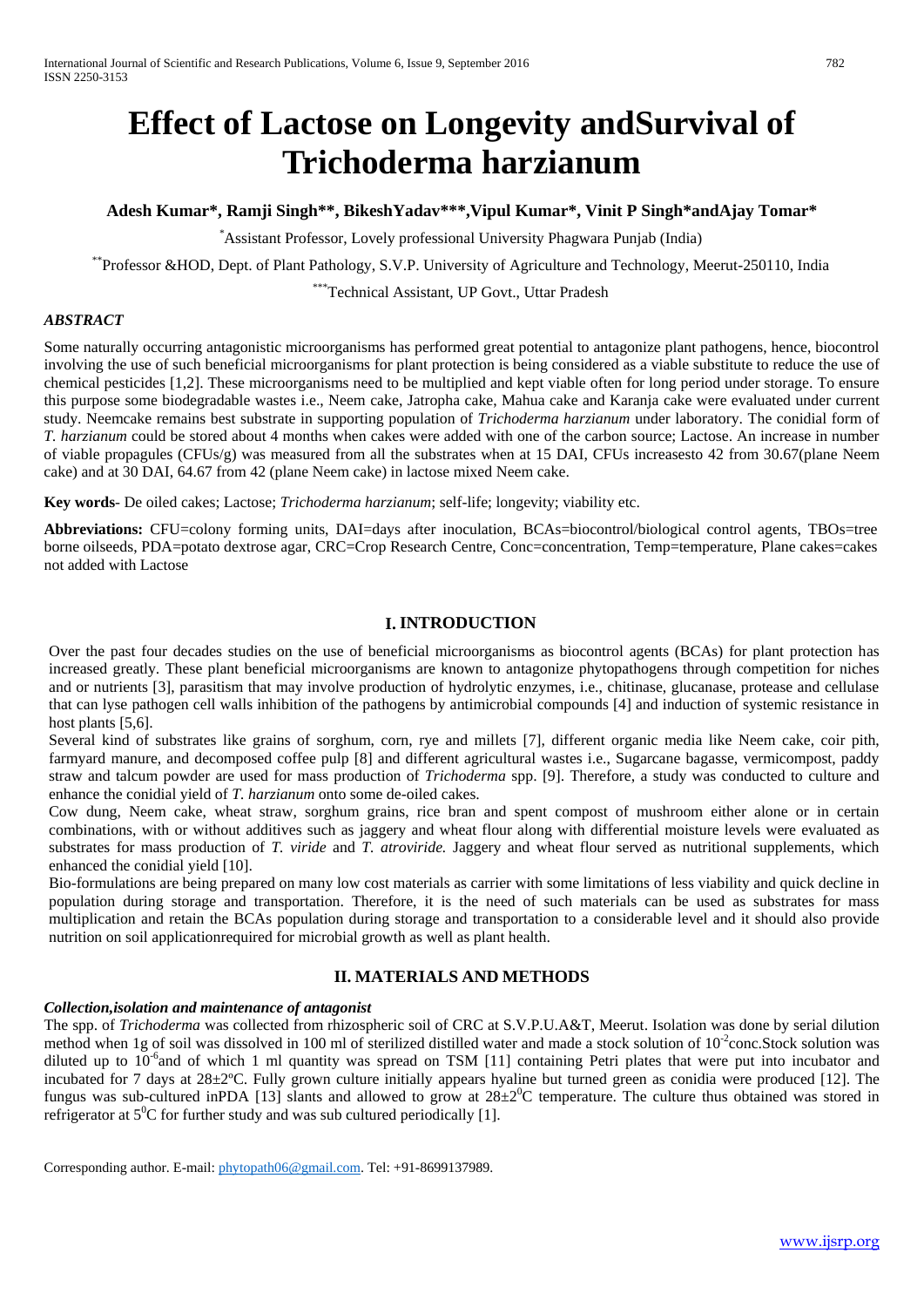#### *Screeningofdifferentoilcakesformassmultiplicationof T. harzianum*

Cakes of Neem, Jatropha, Mahua and Karanja were collected from local agricultural product-processing units and farms. Materials were cleaned and crushed (in heavy pestle & mortar) to prepare a coarse powder (particles of approximately 1 mm diameter). Cakes were mixed with sterilized water (SDW) to maintain 25% moisture (10: 2.5, w/v) and autoclaved at 1.1 kg/cm<sup>2</sup> for 20 minutes. The flasks were allowed to cool at room temperature prior to inoculation. Flasks containing substrates were inoculated with 3-4 days old actively growing culture of *T. harzianum* (2-3 bits of about 5mm size) under aseptic conditions in laminar air flow. The flasks were shaken thoroughly once a day, and incubated at  $28\pm2\textsuperscript{0}C$  for 30 days. For each treatment, three replicates of flasks were maintained and arranged in a completely randomized manner (CRD) [1].

#### *Determination of population dynamicsand CFUs counting*

Serial dilution plate technique [14] was followed to determine population dynamics of *T. harzianum*and monitored at 15 days intervals. One gram cultured substrate was suspended in 10 ml distilled water to make a suspension of 1:10  $(10^{-1})$  conc. and was diluted up to 10<sup>-6</sup>. One ml of last suspension was added to sterile Petri plates replicated thrice in completely randomized mannerand incubated at 28±2<sup>0</sup>C temp. for 5 days [1,2]. Toknow the density of cells, spores/conidia by plate dilution technique of *T. harzianum* (CFUs) can be measured in laboratory by using below said formula [15]**.** 

| No. of colonies<br>$CFUs =$     |  |
|---------------------------------|--|
| Amount plated X dilution factor |  |

#### *Statistical analysis*

The data's were analyzed using ANOVA and treatment means differentiated using Fischer's completely randomized design (CRD) *in vitro* studies. Statistical analysis was conducted using general linear model procedures of SPSS version 16 [1, 16, and 17].

## **III. RESULTS**

#### *Colony forming units after 15 days of cakes inoculation with T. harzianum*

The data pertaining to the effect of adding lactose in the substrates have been presented in Table I, Fig I and Plate I. The findings indicated that all the four oil cakes exhibited varying response toward lactose, although some showed similar response also. After 15 days of incubation, Neem cake emerged out to be superior in giving rise to higher population dynamics, which supported  $42.00 \times 10^6$ CFUs of *T. harzianum* found at par over other cakes. Jatropha was next supporting 35.00 x10<sup>6</sup> CFUs followed by Mahua cake (32.67)  $x10<sup>6</sup>$ ) and Karanja cake (30.00  $x10<sup>6</sup>$  CFUs).

#### *Colony forming units after 30 & 45 days of cakes inoculation with T. harzianum*

Thirty days after incubation, highest mean population was supported by Neem cake  $(64.67 \times 10^6)$  again, which was significantly higher than the mean population supported by Jatropha cake  $(56.00 \times 10^6)$ , Mahua cake  $(50.00 \times 10^6 \text{ CFUs})$  and Karanja cake  $(46.67$  $x10^6$ ) while at 45 DAIs, Neem cake (59.00  $x10^6$ ) was greater than the mean population supported by Jatropha, Mahua and Karanja cake i.e., 47.67, 43.33 and  $39.33 \times 10^6$  CFUs respectively.

#### *Colony forming units after 60 days of cakes inoculation with T. harzianum*

A quick declinein population dynamics was recorded at 60 DAIs though highest mean population was supported by Neem cake (44.33  $x10<sup>6</sup>$ ) that is followed by Jatropha cake (35.33 x10<sup>6</sup>). Mahua cake was next to the Jatropha cake, which supported 30.00 x10<sup>6</sup> CFUs of *T. harzianum* and found significantly lower to the Jatropha cake. Lowest population of *T. harzianum* was exhibited by Karanja cake, which supported 25.33 x10<sup>6</sup> CFUs of *T. harzianum.* Karanja cake was found significantly lower among four cakes.

#### *Colony forming units after 75 days of cakes inoculation with T. harzianum*

At 75 DAIs, Neem, Jatropha, Mahua and Karanja cakes found supported  $34.67$ ,  $25.00$ ,  $20.67$  and  $16.67 \times 10^6$  CFUs where no doubt Neem cake was significantly higher than others.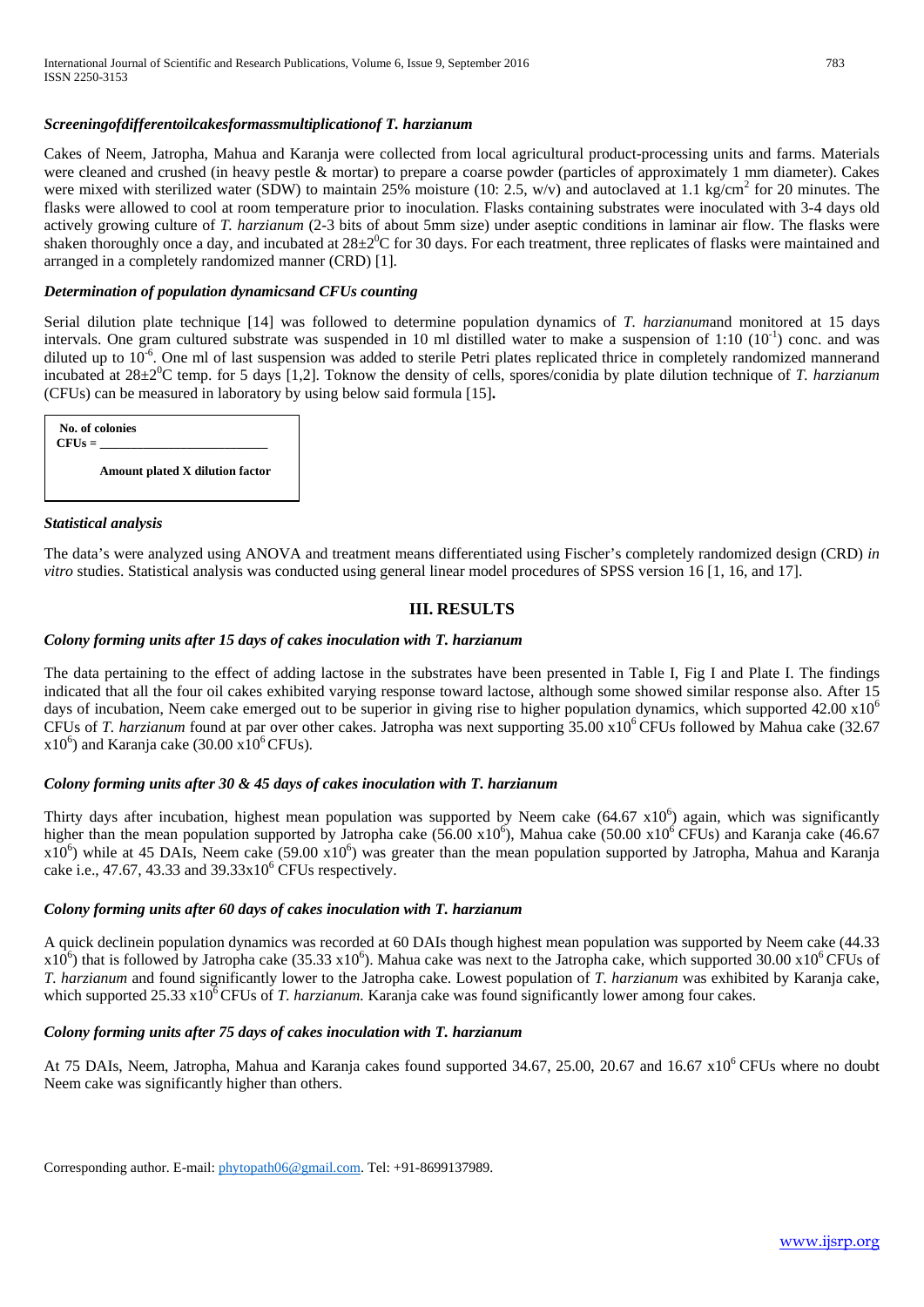## *Colony forming units after 90, 105 and 120 days of cakes inoculation with T. harzianum*

When CFUs were counted at 90th day 23.00, 21.00, 17.00 and 15.00 x10<sup>6</sup> CFUs from Neem, Jatropha, Mahua and Karanja cakes respectively found significantly at par with each other while after 105 days, highest population was recorded in Neem cake supporting 18.00 x10<sup>6</sup> CFUs and found significantly higher than Jatropha cake, Mahua and Karanja cakes supporting 13.33, 10.67and 8.33 x10<sup>6</sup> CFUs respectively*.* Only Neem and Jatropha cakes could support population dynamics of *T. harzianum* i.e., 6.00 and 0.33 x106 CFUs with a significant difference while Mahua and Karanja cakes couldn't support the population dynamics of *T. harzianum* after 120 days.

| Table I. Effect of Lactose as amendment to different cakes on longevity and viability of T. harzianum |  |  |
|-------------------------------------------------------------------------------------------------------|--|--|
|                                                                                                       |  |  |

| S.N. | <b>Treatments</b> | $CFUs x10^{\circ}$ |               |               |               |               |               |                |                |  |
|------|-------------------|--------------------|---------------|---------------|---------------|---------------|---------------|----------------|----------------|--|
|      |                   | <b>15 DAI</b>      | <b>30 DAI</b> | <b>45 DAI</b> | <b>60 DAI</b> | <b>75 DAI</b> | <b>90 DAI</b> | <b>105 DAI</b> | <b>120 DAI</b> |  |
|      |                   |                    |               |               |               |               |               |                |                |  |
| ı.   | Neem cake         | 42.00a             | 64.67a        | 59.00a        | 44.33a        | 34.67a        | 23.00a        | 18.00a         | 8.00a          |  |
| 2.   | Jatropha cake     | 35.00b             | 56.00b        | 47.67b        | 35.33b        | 25.00b        | 21.00b        | 13.33b         | $0.33b*$       |  |
| 3.   | Mahua cake        | 32.67c             | 50.00c        | 43.33c        | 30.00c        | 20.67c        | 17.00c        | 10.67c         | $0.00b$ *      |  |
| 4.   | Karania cake      | 30.00d             | 46.67d        | 39.33d        | 25.33d        | 16.67d        | 15.00d        | 8.33d          | $0.00b$ *      |  |

**\*Numbers followed by the same letter are not significantly different (P = 0.05)**



**Days after incubtion**

**Fig I. Longevity of** *Trichoderma harzianum***on Lactose added cakes**



**Plate I. CFUs in PDA (L-R)** fromNeem cake (1), Jatropha cake (2), Mahua cake (3) and Karanja cake (4)

Corresponding author. E-mail: [phytopath06@gmail.com.](mailto:phytopath06@gmail.com) Tel: +91-8699137989. When capability of all these substrates of supporting population dynamics of *T. harzianum* was compared after addition of lactose, it was noticed that highest CFUs wasrecorded at 30 DAIs that was significantly superior to the values at all other days recorded. A slight reduction in population dynamics of *T. harzianum* was recorded at 45 days and values recovered at 45 DAIs were significantly higher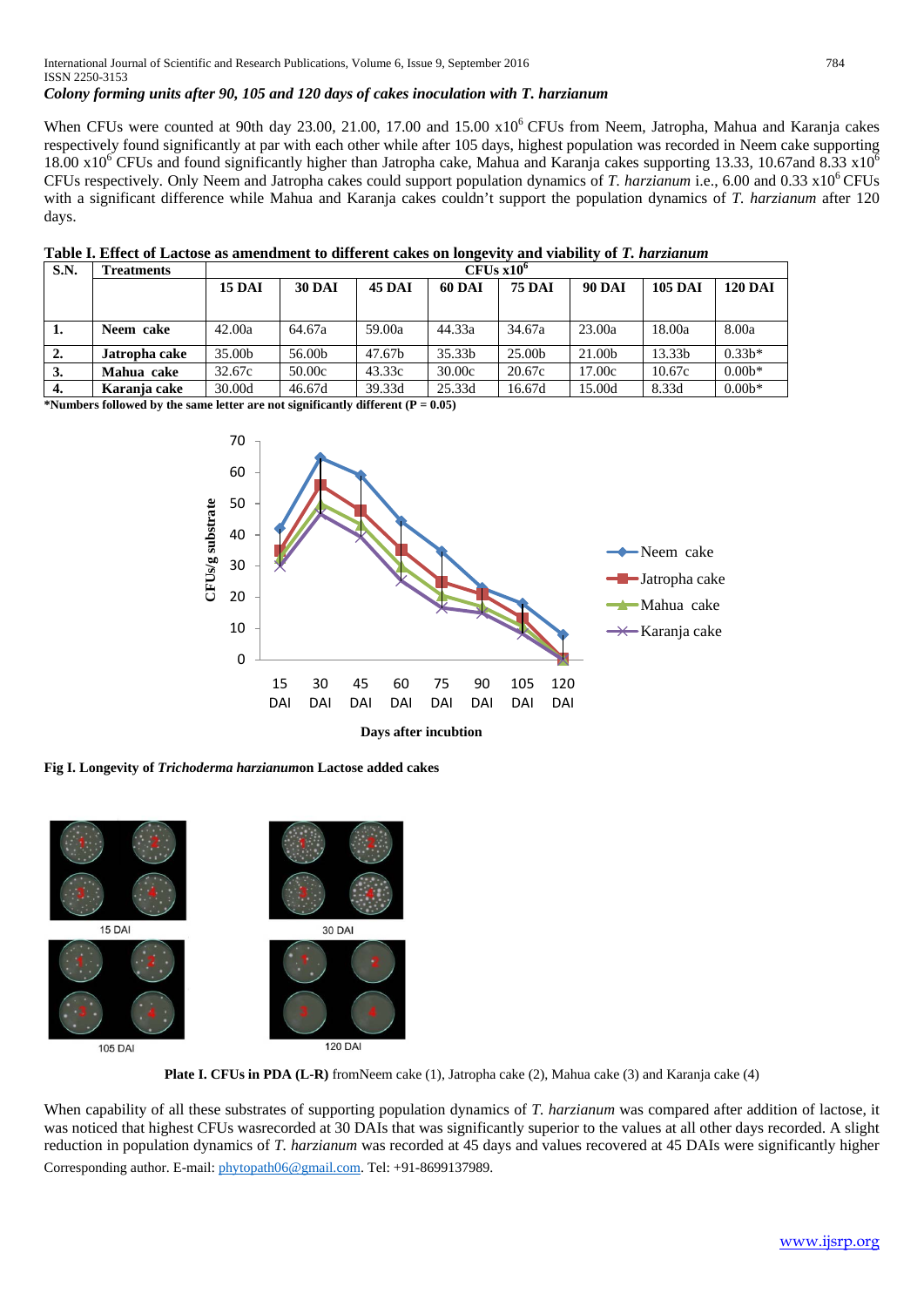than values recorded at 15 and 60 DAIs. A significant reduction in CFUs was recorded after 75 days and values were recorded significantly lower than the values at 60 DAIs but significantly higher to the values at 90 DAIs. However, lowest CFUs were noticed after 120 days when most of the substrates lost their viability except Neem cake.

#### **IV. DISCUSSION**

Advancement in mass production procedure with biodegradable products i.e., TBOs of Neem, Jatropha, Mahua and Karanja in enhancing the growth, sporulation and longevity of *T. harzianum* over a comparatively longer period, an experiment was conducted to test the efficacy of sucrose, as amended to four TBOs cakes i.e., Neem, Jatropha, Mahua and Karanja. It was interesting to note that addition of sucrose to these cakes resulted in increasing the survival of *T. harzianum* up to 120 days, whereas without addition survival was up to 105 days.

Carbon sources namely sucrose, molasses or glycerol increased longevity of survival of conidia of *T. harzianum* [18]. They suggested that microencapsulation of conidia with 2% sucrose solution found supporting  $7.5 \times 10^{10}$  CFUs of *T. harzianum.* Sriramet al. [19] concluded that addition with glycerol promoted the longevity and viability for 7 months (3% glycerol) and 12 months (6% glycerol) than 4–5 months without addition of glycerol. Same findings regarding addition of sugars were reported by Aamir et al. [20] they confirmed that conidium germination and bioactivity acceleratedand noticeable count was measured even after 6 months of storagewhen dextrose or sucrose were added.Younis et al. [21] observed that best carbon source used was cellobiose*T. harzianum* growth. Syahiddin[22] also found that maximum sporulation of T. harzianum occurred on glucose.Jaggery (a raw form of sucrose) was used by Thangavelu [23] to evaluate performance of substrates used toincrease longevity and survival of *T. harzianum*and it was found effective when conidial yield was recorded for more than 6 months under storage. The results obtained in present study in regards to CFUs enhancing effect of sucrose mixing to the de-oiled cakes are comparable with the previous work of Thangavelu [23] as jaggery which helped in enhancing the population of *T. harzianum*. Bean and Wilcoxson [24] found sucrose as the best growth of *Helminthosporiumsativum*and *H. dictyoides*whileChandwani and Munjal [25]found maltose as best source of carbon followed by sucrose and lactose for *H. sativum, H. oryzae, H. carbonum*and *H. gramineum*.Different carbon sources viz., Sucrose, Maltose, Dextrose, Glucose, Starch and Cellulose were added to Czapek's Agar (CzA) medium to check the growth of *T. harzianum* and found effective in increasing conidial yield [26].

The results of the present study found comparable with previous studies and shows that amendment of lactose as carbon source significantly enhanced the conidial population of *T. harzianum* in Neem cake, Jatropha cake, Mahua cake and Karanja cake, which without amendment of carbon showed comparatively poor performance.

#### **V. CONCLUSION**

Comparative study on population dynamics of *T. harzianum* on different cakes was done where,Neem cake was found superior among all the cakes at the entire DAIs followed by Jatropha cake (120 days). Mahua was next to the Jatropha in supporting the population of *T. harzianum* and the minimum CFUs were supported by Karanja cake upto 105 days after incubation instead of cakes without carbon sources were supporting only up to 90 days during the course of investigation (Fig. II).



**Fig II.Percent increase in CFUs in Lactose added cakes over non added cakes at different intervals (DAIs)**